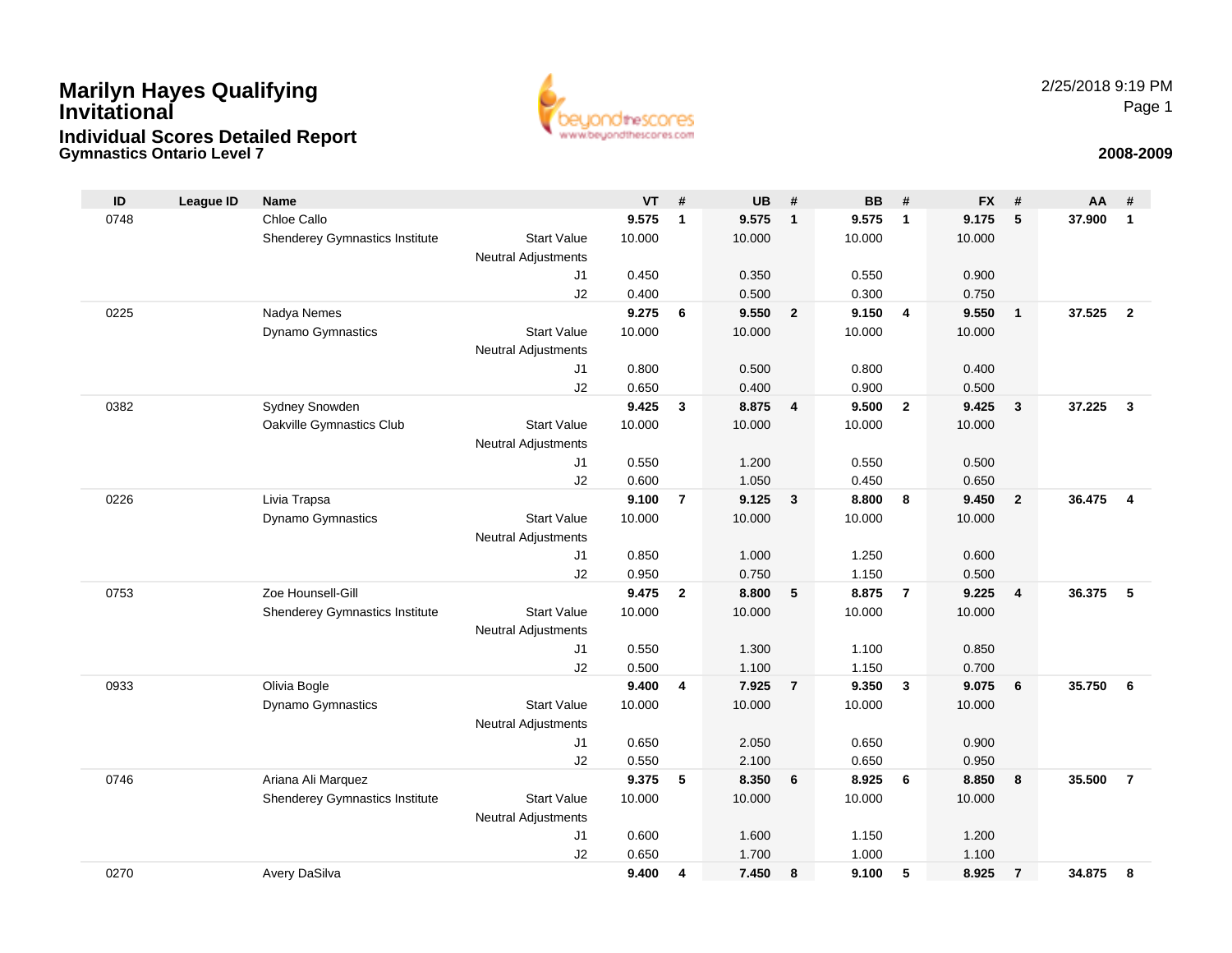# **Marilyn Hayes Qualifying InvitationalIndividual Scores Detailed Report**



#### 2/25/2018 9:19 PMPage 2

| cores Detailed Report |                            | www.beyondthescores.com |       |       |       |
|-----------------------|----------------------------|-------------------------|-------|-------|-------|
| Galaxv                | <b>Start Value</b>         | 10.000                  | 9.500 | 9.500 | 9.500 |
|                       | <b>Neutral Adjustments</b> |                         |       |       |       |
|                       | 11.                        | 0.650                   | 2.100 | 0.400 | 0.500 |
|                       | J2                         | 0.550                   | 2.000 | 0.400 | 0.650 |

#### **Gymnastics Ontario Level 7**

| ID   | <b>League ID</b> | <b>Name</b>                     |                            | <b>VT</b> | #              | <b>UB</b> | #              | <b>BB</b> | #                       | <b>FX</b> | #              | AA     | #              |
|------|------------------|---------------------------------|----------------------------|-----------|----------------|-----------|----------------|-----------|-------------------------|-----------|----------------|--------|----------------|
| 0514 |                  | Elise Noack                     |                            | 9.525     | $\mathbf{2}$   | 9.300     | $\mathbf{3}$   | 9.325     | $\mathbf{1}$            | 9.575     | $\overline{2}$ | 37.725 | $\mathbf{1}$   |
|      |                  | <b>Twisters Gymnastics Club</b> | <b>Start Value</b>         | 10.000    |                | 10.000    |                | 10.000    |                         | 10.000    |                |        |                |
|      |                  |                                 | Neutral Adjustments        |           |                |           |                |           |                         |           |                |        |                |
|      |                  |                                 | J1                         | 0.400     |                | 0.650     |                | 0.750     |                         | 0.450     |                |        |                |
|      |                  |                                 | J2                         | 0.550     |                | 0.750     |                | 0.600     |                         | 0.400     |                |        |                |
| 0526 |                  | <b>Isabelle Schnack</b>         |                            | 9.200     | 4              | 9.550     | $\mathbf{1}$   | 9.325     | $\overline{1}$          | 9.450     | $\mathbf{3}$   | 37.525 | $\overline{2}$ |
|      |                  | <b>Twisters Gymnastics Club</b> | <b>Start Value</b>         | 10.000    |                | 10.000    |                | 10.000    |                         | 10.000    |                |        |                |
|      |                  |                                 | <b>Neutral Adjustments</b> |           |                |           |                |           |                         |           |                |        |                |
|      |                  |                                 | J1                         | 0.850     |                | 0.500     |                | 0.650     |                         | 0.500     |                |        |                |
|      |                  |                                 | J2                         | 0.750     |                | 0.400     |                | 0.700     |                         | 0.600     |                |        |                |
| 0565 |                  | Zoe Safran                      |                            | 9.175     | 5              | 9.350     | $\overline{2}$ | 9.250     | $\overline{2}$          | 9.275     | 5              | 37.050 | $\mathbf{3}$   |
|      |                  | University of Toronto           | <b>Start Value</b>         | 10.000    |                | 10.000    |                | 10.000    |                         | 10.000    |                |        |                |
|      |                  |                                 | <b>Neutral Adjustments</b> |           |                |           |                |           |                         |           |                |        |                |
|      |                  |                                 | J1                         | 0.800     |                | 0.700     |                | 0.800     |                         | 0.700     |                |        |                |
|      |                  |                                 | J2                         | 0.850     |                | 0.600     |                | 0.700     |                         | 0.750     |                |        |                |
| 0271 |                  | Alysha Hagstrom                 |                            | 9.550     | $\mathbf{1}$   | 8.350     | 5              | 9.125     | $\overline{\mathbf{3}}$ | 9.650     | $\overline{1}$ | 36.675 | $\overline{4}$ |
|      |                  | Galaxy                          | <b>Start Value</b>         | 10.000    |                | 10.000    |                | 10.000    |                         | 10.000    |                |        |                |
|      |                  |                                 | Neutral Adjustments        |           |                |           |                |           |                         |           |                |        |                |
|      |                  |                                 | J1                         | 0.500     |                | 1.500     |                | 1.000     |                         | 0.300     |                |        |                |
|      |                  |                                 | J2                         | 0.400     |                | 1.800     |                | 0.750     |                         | 0.400     |                |        |                |
| 0563 |                  | Jacqueline Adamo                |                            | 9.000     | 6              | 9.125     | $\overline{4}$ | 9.075     | $\overline{4}$          | 9.250     | 6              | 36.450 | -5             |
|      |                  | University of Toronto           | <b>Start Value</b>         | 10.000    |                | 10.000    |                | 10.000    |                         | 10.000    |                |        |                |
|      |                  |                                 | <b>Neutral Adjustments</b> |           |                |           |                |           |                         |           |                |        |                |
|      |                  |                                 | J1                         | 1.000     |                | 1.000     |                | 1.000     |                         | 0.650     |                |        |                |
|      |                  |                                 | J2                         | 1.000     |                | 0.750     |                | 0.850     |                         | 0.850     |                |        |                |
| 0657 |                  | Delaney Passero                 |                            | 9.325     | 3              | 7.950     | 6              | 8.825     | 6                       | 9.425     | $\overline{4}$ | 35.525 | 6              |
|      |                  | Niagara Falls Lightning         | <b>Start Value</b>         | 10.000    |                | 10.000    |                | 10.000    |                         | 10.000    |                |        |                |
|      |                  |                                 | <b>Neutral Adjustments</b> |           |                |           |                |           |                         |           |                |        |                |
|      |                  |                                 | J1                         | 0.700     |                | 1.900     |                | 1.200     |                         | 0.600     |                |        |                |
|      |                  |                                 | J2                         | 0.650     |                | 2.200     |                | 1.150     |                         | 0.550     |                |        |                |
| 0591 |                  | <b>Caroline Difelice</b>        |                            | 8.775     | $\overline{7}$ | 7.650     | $\overline{7}$ | 8.975     | 5                       | 8.775     | $\overline{7}$ | 34.175 | $\overline{7}$ |

**<sup>2005</sup>**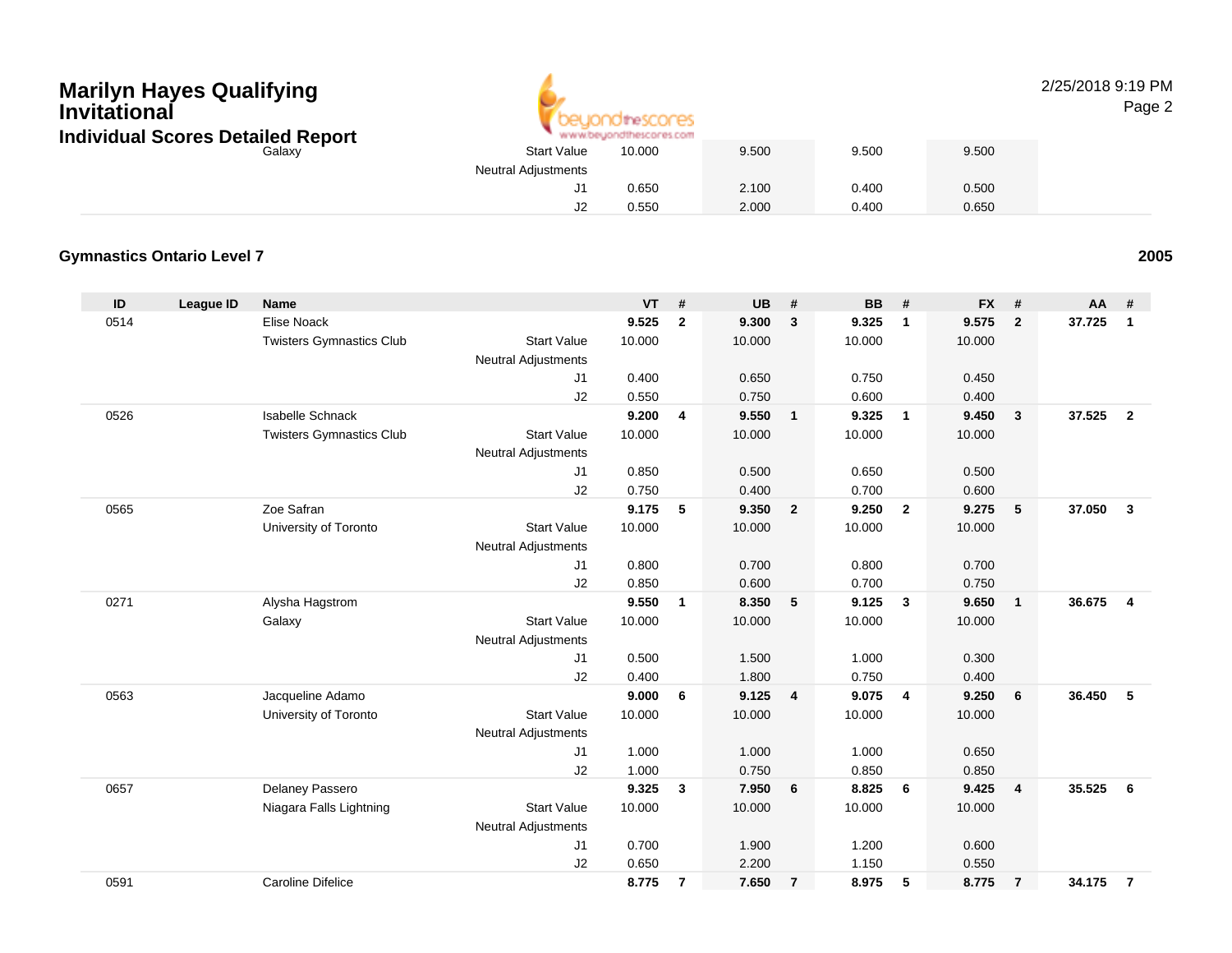# **Marilyn Hayes Qualifying Invitational Individual Scores Detailed Report**



#### 2/25/2018 9:19 PMPage 3

| lividual Scores Detailed Report |                            | www.beyondthescores.com |       |        |        |
|---------------------------------|----------------------------|-------------------------|-------|--------|--------|
| Ultimate Gymnastics             | <b>Start Value</b>         | 10.000                  | 9.500 | 10.000 | 10.000 |
|                                 | <b>Neutral Adjustments</b> |                         |       |        |        |
|                                 |                            | 1.200                   | .700  | 1.150  | 1.300  |
|                                 | J2                         | 1.250                   | 2.000 | 0.900  | 1.150  |

#### **Gymnastics Ontario Level 7**

| ID   | League ID | <b>Name</b>                         |                            | <b>VT</b> | #              | <b>UB</b> | #                       | <b>BB</b> | #                       | <b>FX</b> | #              | $AA$ # |                |
|------|-----------|-------------------------------------|----------------------------|-----------|----------------|-----------|-------------------------|-----------|-------------------------|-----------|----------------|--------|----------------|
| 0486 |           | Victoria Burgess                    |                            | 8.925     | 3              | 9.550     | $\mathbf{1}$            | 9.400     | $\overline{\mathbf{1}}$ | 9.625     | $\mathbf 1$    | 37.500 | $\mathbf{1}$   |
|      |           | <b>Twisters Gymnastics Club</b>     | <b>Start Value</b>         | 10.000    |                | 10.000    |                         | 10.000    |                         | 10.000    |                |        |                |
|      |           |                                     | <b>Neutral Adjustments</b> |           |                |           |                         |           |                         |           |                |        |                |
|      |           |                                     | J1                         | 1.100     |                | 0.500     |                         | 0.650     |                         | 0.350     |                |        |                |
|      |           |                                     | J2                         | 1.050     |                | 0.400     |                         | 0.550     |                         | 0.400     |                |        |                |
| 0596 |           | Sara Luciani                        |                            | 9.175     | 1              | 9.025     | $\overline{\mathbf{2}}$ | 9.175     | $\mathbf{3}$            | 9.550     | $\mathbf{2}$   | 36.925 | $\overline{2}$ |
|      |           | <b>Brantford Gymnastics Academy</b> | <b>Start Value</b>         | 10.000    |                | 10.000    |                         | 10.000    |                         | 10.000    |                |        |                |
|      |           |                                     | <b>Neutral Adjustments</b> |           |                |           |                         |           |                         |           |                |        |                |
|      |           |                                     | J1                         | 0.750     |                | 1.000     |                         | 0.950     |                         | 0.400     |                |        |                |
|      |           |                                     | J2                         | 0.900     |                | 0.950     |                         | 0.700     |                         | 0.500     |                |        |                |
| 0355 |           | <b>Lindsey Soltes</b>               |                            | 9.025     | $\mathbf{2}$   | 8.700     | $\overline{4}$          | 9.200     | $\overline{\mathbf{2}}$ | 9.375     | 3              | 36.300 | $\mathbf{3}$   |
|      |           | Hamilton Wentworth Regionettes      | <b>Start Value</b>         | 10.000    |                | 10.000    |                         | 10.000    |                         | 10.000    |                |        |                |
|      |           |                                     | <b>Neutral Adjustments</b> |           |                |           |                         |           |                         |           |                |        |                |
|      |           |                                     | J1                         | 1.000     |                | 1.400     |                         | 0.750     |                         | 0.650     |                |        |                |
|      |           |                                     | J2                         | 0.950     |                | 1.200     |                         | 0.850     |                         | 0.600     |                |        |                |
| 0356 |           | <b>Grace Weaver</b>                 |                            | 8.600     | $\overline{4}$ | 8.750     | $\overline{\mathbf{3}}$ | 7.800     | 5                       | 8.675     | $\overline{4}$ | 33.825 | $\overline{4}$ |
|      |           | Hamilton Wentworth Regionettes      | <b>Start Value</b>         | 10.000    |                | 10.000    |                         | 9.400     |                         | 10.000    |                |        |                |
|      |           |                                     | <b>Neutral Adjustments</b> |           |                |           |                         |           |                         |           |                |        |                |
|      |           |                                     | J1                         | 1.250     |                | 1.200     |                         | 1.650     |                         | 1.300     |                |        |                |
|      |           |                                     | J2                         | 1.550     |                | 1.300     |                         | 1.550     |                         | 1.350     |                |        |                |
| 0837 |           | Laura Hamilton                      |                            | 8.000     | 5              | X.XXX     | $\sim$                  | 8.000     | $\overline{4}$          | 8.650     | 5              | 24.650 | -5             |
|      |           | Hamilton Wentworth Regionettes      | <b>Start Value</b>         | 10.000    |                |           |                         | 9.400     |                         | 10.000    |                |        |                |
|      |           |                                     | <b>Neutral Adjustments</b> |           |                |           |                         |           |                         |           |                |        |                |
|      |           |                                     | J1                         | 1.900     |                |           |                         | 1.500     |                         | 1.150     |                |        |                |
|      |           |                                     | J2                         | 2.100     |                |           |                         | 1.300     |                         | 1.550     |                |        |                |

**Gymnastics Ontario Level 7**

**<sup>2003</sup>**

**<sup>2002</sup>**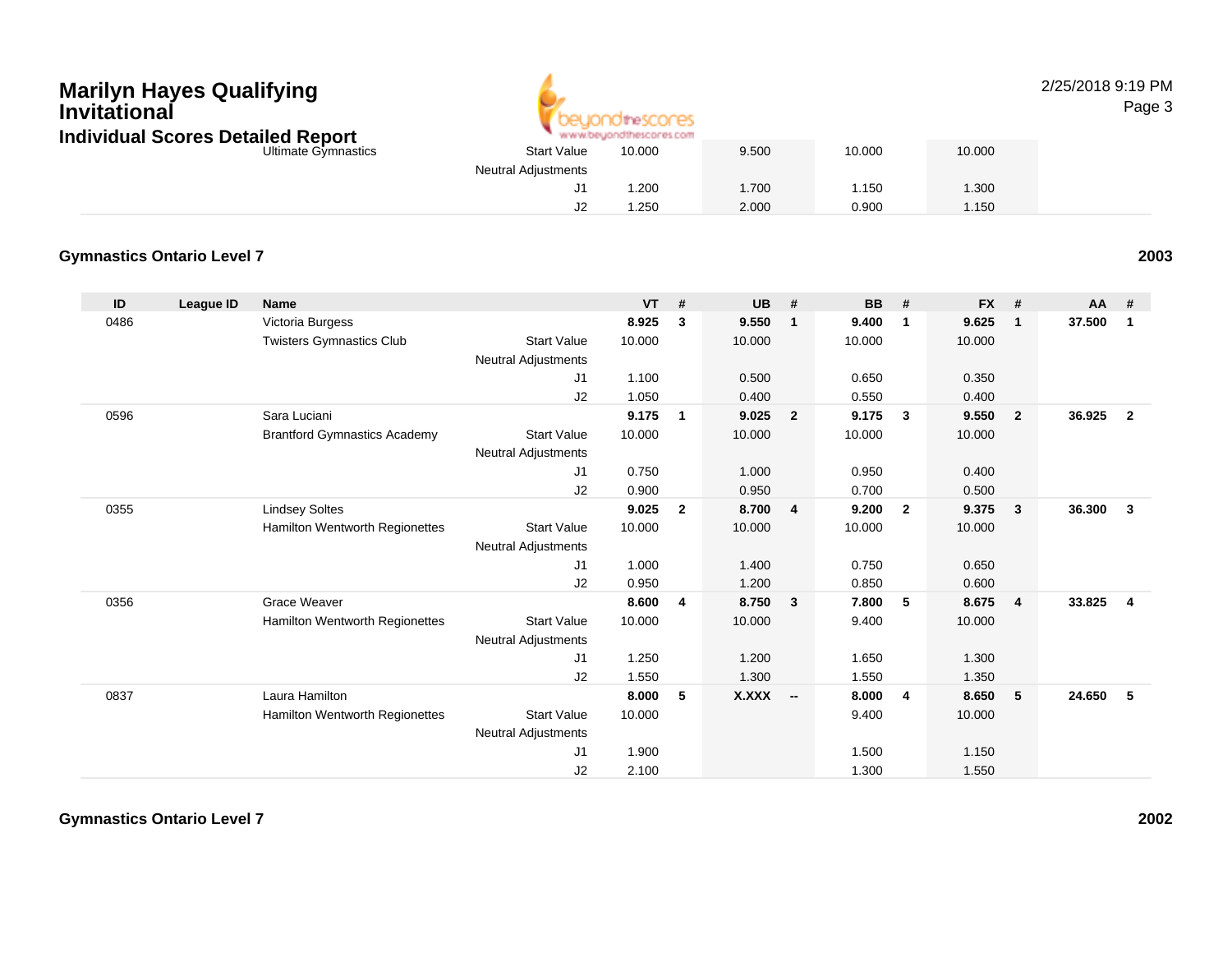| <b>Marilyn Hayes Qualifying</b><br>Invitational<br><b>Individual Scores Detailed Report</b> |                                                       |                                                              | www.beyondthescores.com           |                |                                   |                |                                   |                         |                                   |                | 2/25/2018 9:19 PM | Page 4                  |
|---------------------------------------------------------------------------------------------|-------------------------------------------------------|--------------------------------------------------------------|-----------------------------------|----------------|-----------------------------------|----------------|-----------------------------------|-------------------------|-----------------------------------|----------------|-------------------|-------------------------|
| <b>League ID</b><br>ID                                                                      | Name                                                  |                                                              | VT                                | #              | <b>UB</b>                         | #              | <b>BB</b>                         | #                       | <b>FX</b>                         | #              | AA                | #                       |
| 0950                                                                                        | Alexa Giannini<br><b>Gyros Gymnastics</b>             | <b>Start Value</b><br><b>Neutral Adjustments</b>             | 9.500<br>10.000                   | $\overline{2}$ | 9.225<br>10.000                   | $\overline{2}$ | 9.175<br>10.000                   | $\mathbf{3}$            | 9.750<br>10.000                   | $\mathbf{1}$   | 37.650            | $\overline{1}$          |
|                                                                                             |                                                       | J1<br>J2                                                     | 0.550<br>0.450                    |                | 0.850<br>0.700                    |                | 0.900<br>0.750                    |                         | 0.300<br>0.200                    |                |                   |                         |
| 0947                                                                                        | Jordan Battaglia<br>Gyros Gymnastics                  | <b>Start Value</b><br><b>Neutral Adjustments</b>             | 9.675<br>10.000                   | $\blacksquare$ | 9.125<br>10.000                   | $\mathbf{3}$   | 9.300<br>10.000                   | $\overline{2}$          | 9.400<br>10.000                   | $\mathbf{3}$   | 37.500            | $\overline{\mathbf{2}}$ |
|                                                                                             |                                                       | J1<br>J2                                                     | 0.350<br>0.300                    |                | 0.900<br>0.850                    |                | 0.750<br>0.650                    |                         | 0.600<br>0.600                    |                |                   |                         |
| 0575                                                                                        | Vanessa Liu<br>University of Toronto                  | <b>Start Value</b><br><b>Neutral Adjustments</b><br>J1       | 9.400<br>10.000<br>0.700          | 3              | 9.250<br>10.000<br>0.700          | $\mathbf{1}$   | 9.050<br>10.000<br>1.050          | $\overline{\mathbf{4}}$ | 9.550<br>10.000<br>0.500          | $\overline{2}$ | 37.250            | $\overline{\mathbf{3}}$ |
|                                                                                             |                                                       | J2                                                           | 0.500                             |                | 0.800                             |                | 0.850                             |                         | 0.400                             |                |                   |                         |
| 0751                                                                                        | Chiara Diberto<br>Shenderey Gymnastics Institute      | <b>Start Value</b><br><b>Neutral Adjustments</b>             | 8.850<br>10.000                   | 6              | 8.700<br>10.000                   | 5              | 9.500<br>10.000                   | $\overline{\mathbf{1}}$ | 9.300<br>10.000                   | 5              | 36.350            | $\overline{4}$          |
|                                                                                             |                                                       | J1<br>J2                                                     | 1.150<br>1.150                    |                | 1.300<br>1.300                    |                | 0.500<br>0.500                    |                         | 0.750<br>0.650                    |                |                   |                         |
| 0354                                                                                        | <b>Reese Bottos</b><br>Hamilton Wentworth Regionettes | <b>Start Value</b><br><b>Neutral Adjustments</b><br>J1<br>J2 | 9.075<br>10.000<br>0.900<br>0.950 | 4              | 8.650<br>10.000<br>1.400<br>1.300 | 6              | 8.950<br>10.000<br>1.050<br>1.050 | 5                       | 9.125<br>10.000<br>0.900<br>0.850 | $\overline{7}$ | 35.800            | $-5$                    |
| 0573                                                                                        | Lauren Fong- Hollohan<br>University of Toronto        | <b>Start Value</b><br><b>Neutral Adjustments</b>             | 9.075<br>10.000                   | $\overline{4}$ | 8.475<br>10.000                   | $\overline{7}$ | 8.875<br>9.500                    | 6                       | 9.325<br>10.000                   | $\overline{4}$ | 35.750 6          |                         |
|                                                                                             |                                                       | J1<br>J2                                                     | 0.950<br>0.900                    |                | 1.600<br>1.450                    |                | 0.600<br>0.650                    |                         | 0.750<br>0.600                    |                |                   |                         |
| 0755                                                                                        | Gwyneth Jones<br>Shenderey Gymnastics Institute       | <b>Start Value</b><br><b>Neutral Adjustments</b>             | 9.050<br>10.000                   | 5              | 8.775<br>10.000                   | $\overline{4}$ | 8.125<br>9.500                    | $\overline{7}$          | 9.275<br>10.000                   | 6              | 35.225            | $\overline{7}$          |
|                                                                                             |                                                       | J1<br>J2                                                     | 0.850<br>1.050                    |                | 1.150<br>1.300                    |                | 1.350<br>1.400                    |                         | 0.650<br>0.800                    |                |                   |                         |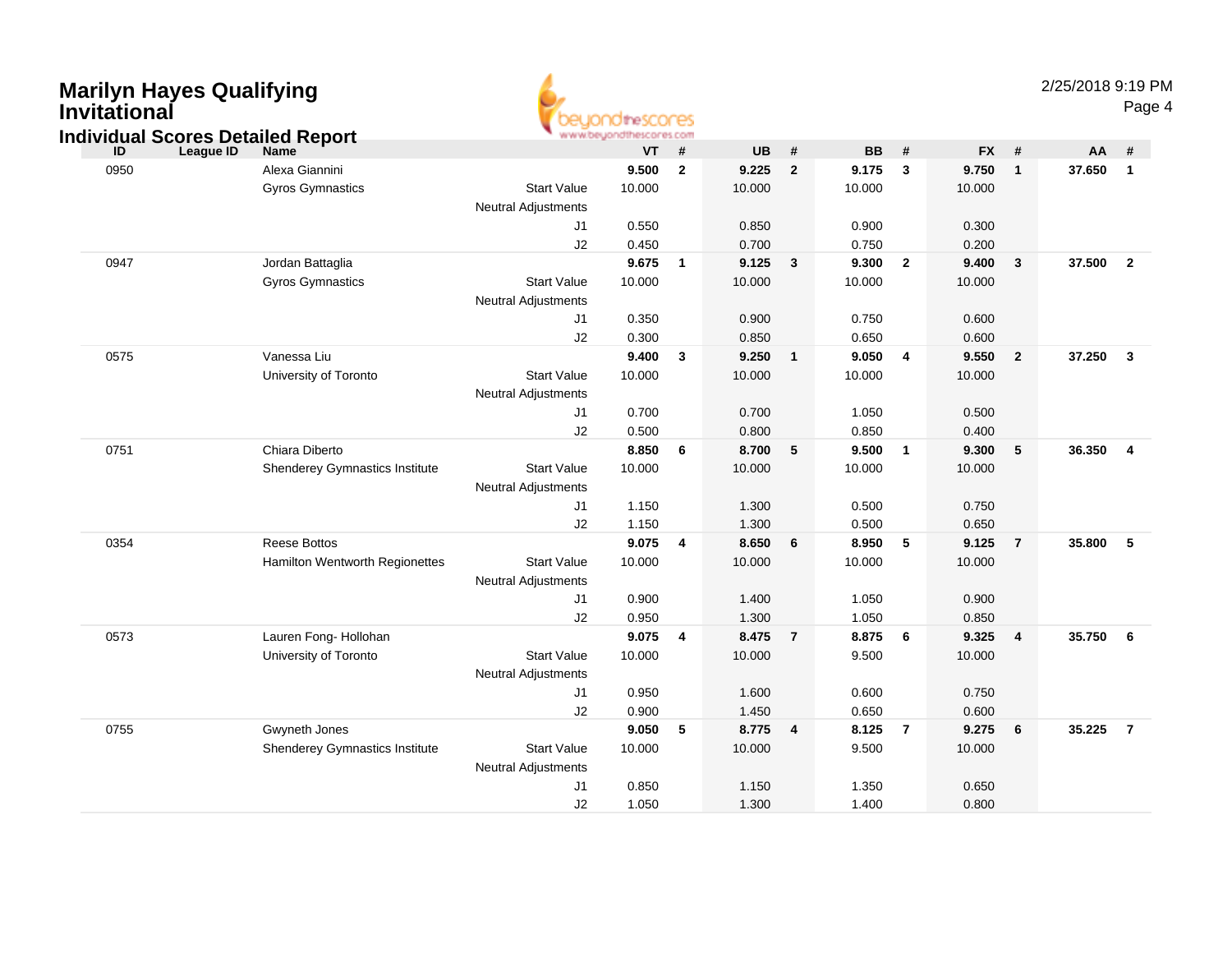### **Gymnastics Ontario Level 7Marilyn Hayes Qualifying InvitationalIndividual Scores Detailed Report**



### **2000-2001**

| ID   | League ID | <b>Name</b>                     |                            | $VT$ # |                          | <b>UB</b> | #                        | <b>BB</b> | #                        | <b>FX</b> | #                        | AA     | #                        |
|------|-----------|---------------------------------|----------------------------|--------|--------------------------|-----------|--------------------------|-----------|--------------------------|-----------|--------------------------|--------|--------------------------|
| 0421 |           | Fayth Perko                     |                            | X.XXX  | $\overline{\phantom{a}}$ | X.XXX     | $\overline{\phantom{a}}$ | X.XXX     | $\overline{\phantom{a}}$ | X.XXX     | $\overline{\phantom{a}}$ | 0.000  | $\overline{\phantom{a}}$ |
| 0508 |           | Samantha Kunst-Pacheco          |                            | 9.400  | $\overline{2}$           | 9.000     | $\mathbf{1}$             | 9.075     | 3                        | 9.450     | $\mathbf{1}$             | 36.925 | 1                        |
|      |           | <b>Twisters Gymnastics Club</b> | <b>Start Value</b>         | 10.000 |                          | 10.000    |                          | 9.500     |                          | 10.000    |                          |        |                          |
|      |           |                                 | Neutral Adjustments        |        |                          |           |                          |           |                          |           |                          |        |                          |
|      |           |                                 | J1                         | 0.600  |                          | 1.100     |                          | 0.400     |                          | 0.650     |                          |        |                          |
|      |           |                                 | J2                         | 0.600  |                          | 0.900     |                          | 0.450     |                          | 0.450     |                          |        |                          |
| 0207 |           | Amelia Arciszewski              |                            | 9.525  | 1                        | 8.950     | $\overline{2}$           | 8.950     | $\overline{4}$           | 9.100     | $\overline{4}$           | 36.525 | $\overline{2}$           |
|      |           | Dancemakers Gymnastics          | <b>Start Value</b>         | 10.000 |                          | 10.000    |                          | 10.000    |                          | 10.000    |                          |        |                          |
|      |           |                                 | Neutral Adjustments        |        |                          |           |                          |           |                          |           |                          |        |                          |
|      |           |                                 | J1                         | 0.500  |                          | 0.950     |                          | 1.050     |                          | 0.800     |                          |        |                          |
|      |           |                                 | J2                         | 0.450  |                          | 1.150     |                          | 1.050     |                          | 1.000     |                          |        |                          |
| 0499 |           | Jessica Giles                   |                            | 9.100  | $\overline{4}$           | 8.150     | $\overline{\mathbf{3}}$  | 9.425     | $\overline{1}$           | 9.350     | $\overline{\mathbf{2}}$  | 36.025 | $\mathbf{3}$             |
|      |           | <b>Twisters Gymnastics Club</b> | <b>Start Value</b>         | 10.000 |                          | 9.900     |                          | 10.000    |                          | 10.000    |                          |        |                          |
|      |           |                                 | <b>Neutral Adjustments</b> |        |                          |           |                          |           |                          |           |                          |        |                          |
|      |           |                                 | J1                         | 0.850  |                          | 1.800     |                          | 0.550     |                          | 0.550     |                          |        |                          |
|      |           |                                 | J2                         | 0.950  |                          | 1.700     |                          | 0.600     |                          | 0.750     |                          |        |                          |
| 0191 |           | Cassidy Metcalf                 |                            | 9.350  | 3                        | 6.950     | 5                        | 9.100     | $\overline{2}$           | 9.300     | $\mathbf{3}$             | 34.700 | $\overline{\mathbf{4}}$  |
|      |           | <b>Alliston Gymnastics Club</b> | <b>Start Value</b>         | 10.000 |                          | 9.500     |                          | 10.000    |                          | 10.000    |                          |        |                          |
|      |           |                                 | <b>Neutral Adjustments</b> |        |                          |           |                          |           |                          |           |                          |        |                          |
|      |           |                                 | J1                         | 0.800  |                          | 2.400     |                          | 1.050     |                          | 0.650     |                          |        |                          |
|      |           |                                 | J2                         | 0.500  |                          | 2.700     |                          | 0.750     |                          | 0.750     |                          |        |                          |
| 0190 |           | Kate Beausaert                  |                            | 9.000  | 5                        | 7.450     | $\overline{4}$           | 8.825     | 5                        | 9.350     | $\overline{\mathbf{2}}$  | 34.625 | 5                        |
|      |           | <b>Alliston Gymnastics Club</b> | <b>Start Value</b>         | 10.000 |                          | 9.500     |                          | 10.000    |                          | 10.000    |                          |        |                          |
|      |           |                                 | <b>Neutral Adjustments</b> |        |                          |           |                          |           |                          |           |                          |        |                          |
|      |           |                                 | J <sub>1</sub>             | 1.100  |                          | 2.000     |                          | 1.300     |                          | 0.700     |                          |        |                          |
|      |           |                                 | J2                         | 0.900  |                          | 2.100     |                          | 1.050     |                          | 0.600     |                          |        |                          |

#### **Gymnastics Ontario Level 7**

| ID   | League ID | <b>Name</b>                     |                            | <b>VT</b> | -# | <b>UB</b> | # | <b>BB</b> | # | <b>FX</b> | $AA$ # |  |
|------|-----------|---------------------------------|----------------------------|-----------|----|-----------|---|-----------|---|-----------|--------|--|
| 0506 |           | <b>Brie Kostaszek</b>           |                            | 9.400     |    | 9.575     |   | 9.700     |   | 9.475     | 38.150 |  |
|      |           | <b>Twisters Gymnastics Club</b> | <b>Start Value</b>         | 10.000    |    | 10.000    |   | 10.000    |   | 10.000    |        |  |
|      |           |                                 | <b>Neutral Adjustments</b> |           |    |           |   |           |   |           |        |  |
|      |           |                                 | J1                         | 0.550     |    | 0.400     |   | 0.300     |   | 0.500     |        |  |
|      |           |                                 | J2                         | 0.650     |    | 0.450     |   | 0.300     |   | 0.550     |        |  |

**2004 A**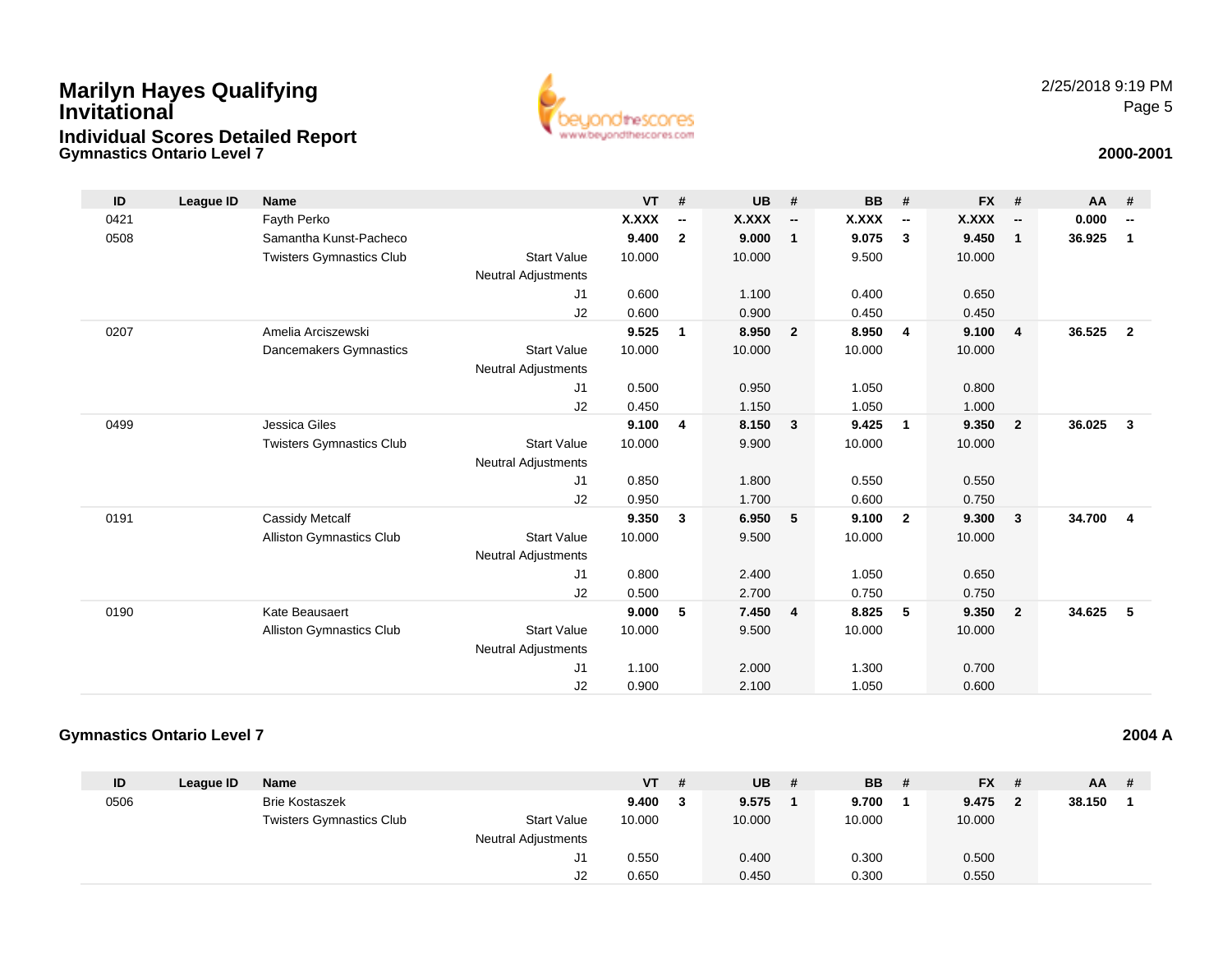| Invitational | <b>Marilyn Hayes Qualifying</b>                          |                            | idthescores                      |                 |        |                         |        |                         |        |                | 2/25/2018 9:19 PM | Page 6                  |
|--------------|----------------------------------------------------------|----------------------------|----------------------------------|-----------------|--------|-------------------------|--------|-------------------------|--------|----------------|-------------------|-------------------------|
| 0200         | <b>Individual Scores Detailed Report</b><br>Tayah Davies |                            | www.beyondthescores.com<br>9.450 | $\overline{2}$  | 9.075  | $\mathbf{3}$            | 9.575  | $\overline{2}$          | 9.550  | $\mathbf{1}$   | 37.650            | $\overline{2}$          |
|              | Dancemakers Gymnastics                                   | <b>Start Value</b>         | 10.000                           |                 | 10.000 |                         | 10.000 |                         | 10.000 |                |                   |                         |
|              |                                                          | <b>Neutral Adjustments</b> |                                  |                 |        |                         |        |                         |        |                |                   |                         |
|              |                                                          | J1                         | 0.650                            |                 | 0.900  |                         | 0.450  |                         | 0.450  |                |                   |                         |
|              |                                                          | J2                         | 0.450                            |                 | 0.950  |                         | 0.400  |                         | 0.450  |                |                   |                         |
| 0163         | Bianca Aghar                                             |                            | 9.150                            | $-5$            | 9.250  | $\overline{2}$          | 9.250  | $\overline{4}$          | 9.100  | $\overline{7}$ | 36.750            | $\overline{\mathbf{3}}$ |
|              | T-Dot Tumblers                                           | <b>Start Value</b>         | 10.000                           |                 | 10.000 |                         | 10.000 |                         | 10.000 |                |                   |                         |
|              |                                                          | Neutral Adjustments        |                                  |                 |        |                         |        |                         |        |                |                   |                         |
|              |                                                          | J1                         | 0.850                            |                 | 0.800  |                         | 0.700  |                         | 0.850  |                |                   |                         |
|              |                                                          | J2                         | 0.850                            |                 | 0.700  |                         | 0.800  |                         | 0.950  |                |                   |                         |
| 0750         | Noa DiBerto                                              |                            | 9.050                            | $6\overline{6}$ | 8.825  | $\overline{\mathbf{4}}$ | 9.275  | $\overline{\mathbf{3}}$ | 9.400  | $\overline{4}$ | 36.550            | $\overline{4}$          |
|              | Shenderey Gymnastics Institute                           | <b>Start Value</b>         | 10.000                           |                 | 10.000 |                         | 10.000 |                         | 10.000 |                |                   |                         |
|              |                                                          | <b>Neutral Adjustments</b> |                                  |                 |        |                         |        |                         |        |                |                   |                         |
|              |                                                          | J1                         | 0.850                            |                 | 1.100  |                         | 0.800  |                         | 0.600  |                |                   |                         |
|              |                                                          | J2                         | 1.050                            |                 | 1.250  |                         | 0.650  |                         | 0.600  |                |                   |                         |
| 0202         | Lauren MacDonald                                         |                            | 9.550                            | $\overline{1}$  | 8.275  | 5                       | 9.250  | $\overline{4}$          | 9.225  | 5              | 36,300            | -5                      |
|              | Dancemakers Gymnastics                                   | <b>Start Value</b>         | 10.000                           |                 | 10.000 |                         | 10.000 |                         | 10.000 |                |                   |                         |
|              |                                                          | <b>Neutral Adjustments</b> |                                  |                 |        |                         |        |                         |        |                |                   |                         |
|              |                                                          | J1                         | 0.450                            |                 | 1.700  |                         | 0.700  |                         | 0.850  |                |                   |                         |
|              |                                                          | J2                         | 0.450                            |                 | 1.750  |                         | 0.800  |                         | 0.700  |                |                   |                         |
| 0358         | Lexi Violante                                            |                            | 9.325                            | $\overline{4}$  | 7.950  | $6\phantom{1}6$         | 9.000  | 5                       | 9.425  | $\mathbf{3}$   | 35.700            | 6                       |
|              | Hamilton Wentworth Regionettes                           | <b>Start Value</b>         | 10.000                           |                 | 9.500  |                         | 10.000 |                         | 10.000 |                |                   |                         |
|              |                                                          | <b>Neutral Adjustments</b> |                                  |                 |        |                         |        |                         |        |                |                   |                         |
|              |                                                          | J1                         | 0.650                            |                 | 1.650  |                         | 1.200  |                         | 0.550  |                |                   |                         |
|              |                                                          | J2                         | 0.700                            |                 | 1.450  |                         | 0.800  |                         | 0.600  |                |                   |                         |
| 0176         | Lina Lizgold                                             |                            | 8.750                            | $\overline{7}$  | 8.275  | 5                       | 8.350  | 6                       | 9.150  | 6              | 34.525            | $\overline{7}$          |
|              | London Beje Gymnastics                                   | <b>Start Value</b>         | 10.000                           |                 | 10.000 |                         | 9.500  |                         | 10.000 |                |                   |                         |
|              |                                                          | Neutral Adjustments        |                                  |                 |        |                         |        |                         |        |                |                   |                         |
|              |                                                          | J1                         | 1.200                            |                 | 1.800  |                         | 1.050  |                         | 0.850  |                |                   |                         |
|              |                                                          | J2                         | 1.300                            |                 | 1.650  |                         | 1.250  |                         | 0.850  |                |                   |                         |

#### **Gymnastics Ontario Level 72004 B**

| ID   | League ID | <b>Name</b>   |                            | <b>VT</b> | #  | <b>UB</b> | # | <b>BB</b> | #            | <b>FX</b> | # | $AA$ # |  |
|------|-----------|---------------|----------------------------|-----------|----|-----------|---|-----------|--------------|-----------|---|--------|--|
| 0419 |           | Sofia Bubniak |                            | 8.975     | -6 | 9.625     |   | 9.575     | $\mathbf{2}$ | 9.075     | 5 | 37.250 |  |
|      |           | TGI           | <b>Start Value</b>         | 10.000    |    | 10.000    |   | 10.000    |              | 10.000    |   |        |  |
|      |           |               | <b>Neutral Adjustments</b> |           |    |           |   |           |              |           |   |        |  |
|      |           |               | J1                         | 1.100     |    | 0.300     |   | 0.350     |              | 0.800     |   |        |  |
|      |           |               | J2                         | 0.950     |    | 0.450     |   | 0.500     |              | .050      |   |        |  |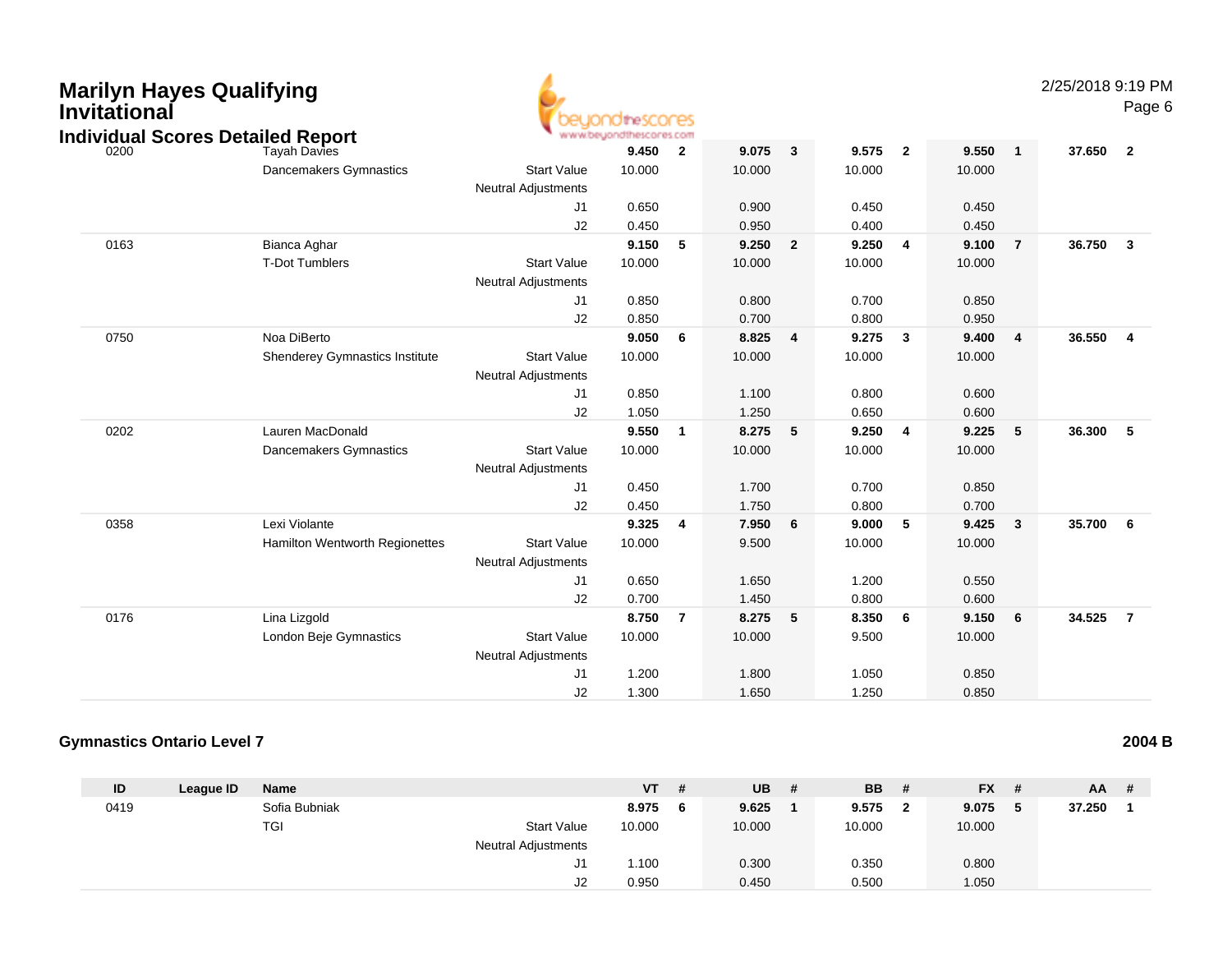| <b>Marilyn Hayes Qualifying</b><br><b>Invitational</b><br><b>Individual Scores Detailed Report</b> |                        |                                                  | peuondithescores<br>www.beyondthescores.com |                         |        |                |        |                |         |                | 2/25/2018 9:19 PM | Page 7                  |
|----------------------------------------------------------------------------------------------------|------------------------|--------------------------------------------------|---------------------------------------------|-------------------------|--------|----------------|--------|----------------|---------|----------------|-------------------|-------------------------|
| 0201                                                                                               | Alyssa Frotten         |                                                  | 9.450                                       | $\mathbf{1}$            | 9.250  | $\overline{2}$ | 9.775  | $\overline{1}$ | 8.750 6 |                | 37.225            | $\overline{\mathbf{2}}$ |
|                                                                                                    | Dancemakers Gymnastics | <b>Start Value</b><br><b>Neutral Adjustments</b> | 10.000                                      |                         | 10.000 |                | 10.000 |                | 9.500   |                |                   |                         |
|                                                                                                    |                        | J1                                               | 0.550                                       |                         | 0.600  |                | 0.200  |                | 0.700   |                |                   |                         |
|                                                                                                    |                        | J2                                               | 0.550                                       |                         | 0.900  |                | 0.250  |                | 0.800   |                |                   |                         |
| 0415                                                                                               | Koko Kumazawa          |                                                  | 9.375                                       | $\overline{\mathbf{2}}$ | 8.925  | 6              | 9.500  | $\mathbf{3}$   | 9.400   | $\mathbf{1}$   | 37.200            | $\mathbf{3}$            |
|                                                                                                    | <b>TGI</b>             | <b>Start Value</b><br><b>Neutral Adjustments</b> | 10.000                                      |                         | 9.500  |                | 10.000 |                | 10.000  |                |                   |                         |
|                                                                                                    |                        | J1                                               | 0.600                                       |                         | 0.650  |                | 0.500  |                | 0.700   |                |                   |                         |
|                                                                                                    |                        | J2                                               | 0.650                                       |                         | 0.500  |                | 0.500  |                | 0.500   |                |                   |                         |
| 0168                                                                                               | Emma O'Brien           |                                                  | 9.100                                       | 5                       | 9.050  | 5              | 9.450  | $\overline{4}$ | 9.325   | $\mathbf{3}$   | 36.925            | $\overline{4}$          |
|                                                                                                    | <b>T-Dot Tumblers</b>  | <b>Start Value</b>                               | 10.000                                      |                         | 10.000 |                | 10.000 |                | 10.000  |                |                   |                         |
|                                                                                                    |                        | <b>Neutral Adjustments</b>                       |                                             |                         |        |                |        |                |         |                |                   |                         |
|                                                                                                    |                        | J1                                               | 0.900                                       |                         | 1.000  |                | 0.600  |                | 0.600   |                |                   |                         |
|                                                                                                    |                        | J2                                               | 0.900                                       |                         | 0.900  |                | 0.500  |                | 0.750   |                |                   |                         |
| 0571                                                                                               | Cecilia Peon           |                                                  | 9.325                                       | $\overline{\mathbf{3}}$ | 9.075  | $\overline{4}$ | 9.325  | - 5            | 9.200   | $\overline{4}$ | 36.925            | $\overline{4}$          |
|                                                                                                    | University of Toronto  | <b>Start Value</b>                               | 10.000                                      |                         | 10.000 |                | 10.000 |                | 10.000  |                |                   |                         |
|                                                                                                    |                        | <b>Neutral Adjustments</b>                       |                                             |                         |        |                |        |                |         |                |                   |                         |
|                                                                                                    |                        | J1                                               | 0.700                                       |                         | 0.850  |                | 0.600  |                | 0.800   |                |                   |                         |
|                                                                                                    |                        | J2                                               | 0.650                                       |                         | 1.000  |                | 0.750  |                | 0.800   |                |                   |                         |
| 0422                                                                                               | Nadia Ieraci           |                                                  | 9.175                                       | $\overline{4}$          | 9.225  | 3              | 9.150  | - 6            | 9.350   | $\overline{2}$ | 36.900            | - 5                     |
|                                                                                                    | <b>TGI</b>             | <b>Start Value</b>                               | 10.000                                      |                         | 10.000 |                | 10.000 |                | 10.000  |                |                   |                         |
|                                                                                                    |                        | <b>Neutral Adjustments</b>                       |                                             |                         |        |                |        |                |         |                |                   |                         |
|                                                                                                    |                        | J1                                               | 0.800                                       |                         | 0.800  |                | 0.700  |                | 0.650   |                |                   |                         |
|                                                                                                    |                        | J2                                               | 0.850                                       |                         | 0.750  |                | 1.000  |                | 0.650   |                |                   |                         |

### **Gymnastics Ontario Level 7**

| ID   | League ID | <b>Name</b>                     |                            | $VT$ # |   | $UB$ # |    | <b>BB</b> | #                       | <b>FX</b> | #                       | $AA$ # |              |
|------|-----------|---------------------------------|----------------------------|--------|---|--------|----|-----------|-------------------------|-----------|-------------------------|--------|--------------|
| 0192 |           | Abby Connolly                   |                            | 8.875  | 4 | 8.925  |    | 9.525     | $\overline{\mathbf{2}}$ | 9.225     | $\overline{\mathbf{2}}$ | 36.550 |              |
|      |           | <b>Alliston Gymnastics Club</b> | <b>Start Value</b>         | 10.000 |   | 10.000 |    | 10.000    |                         | 10.000    |                         |        |              |
|      |           |                                 | <b>Neutral Adjustments</b> |        |   |        |    |           |                         |           |                         |        |              |
|      |           |                                 | J <sub>1</sub>             | 1.200  |   | 1.050  |    | 0.450     |                         | 0.750     |                         |        |              |
|      |           |                                 | J2                         | 1.050  |   | 1.100  |    | 0.500     |                         | 0.800     |                         |        |              |
| 0273 |           | Quynn Dedrick                   |                            | 9.325  |   | 8.050  | -4 | 9.600     | - 1                     | 9.425     | -1                      | 36.400 | $\mathbf{2}$ |
|      |           | Galaxy                          | <b>Start Value</b>         | 10.000 |   | 10.000 |    | 10.000    |                         | 10.000    |                         |        |              |
|      |           |                                 | <b>Neutral Adjustments</b> |        |   |        |    |           |                         |           |                         |        |              |
|      |           |                                 | J <sub>1</sub>             | 0.650  |   | 2.000  |    | 0.400     |                         | 0.600     |                         |        |              |
|      |           |                                 | J2                         | 0.700  |   | 1.900  |    | 0.400     |                         | 0.550     |                         |        |              |

**<sup>2006</sup>**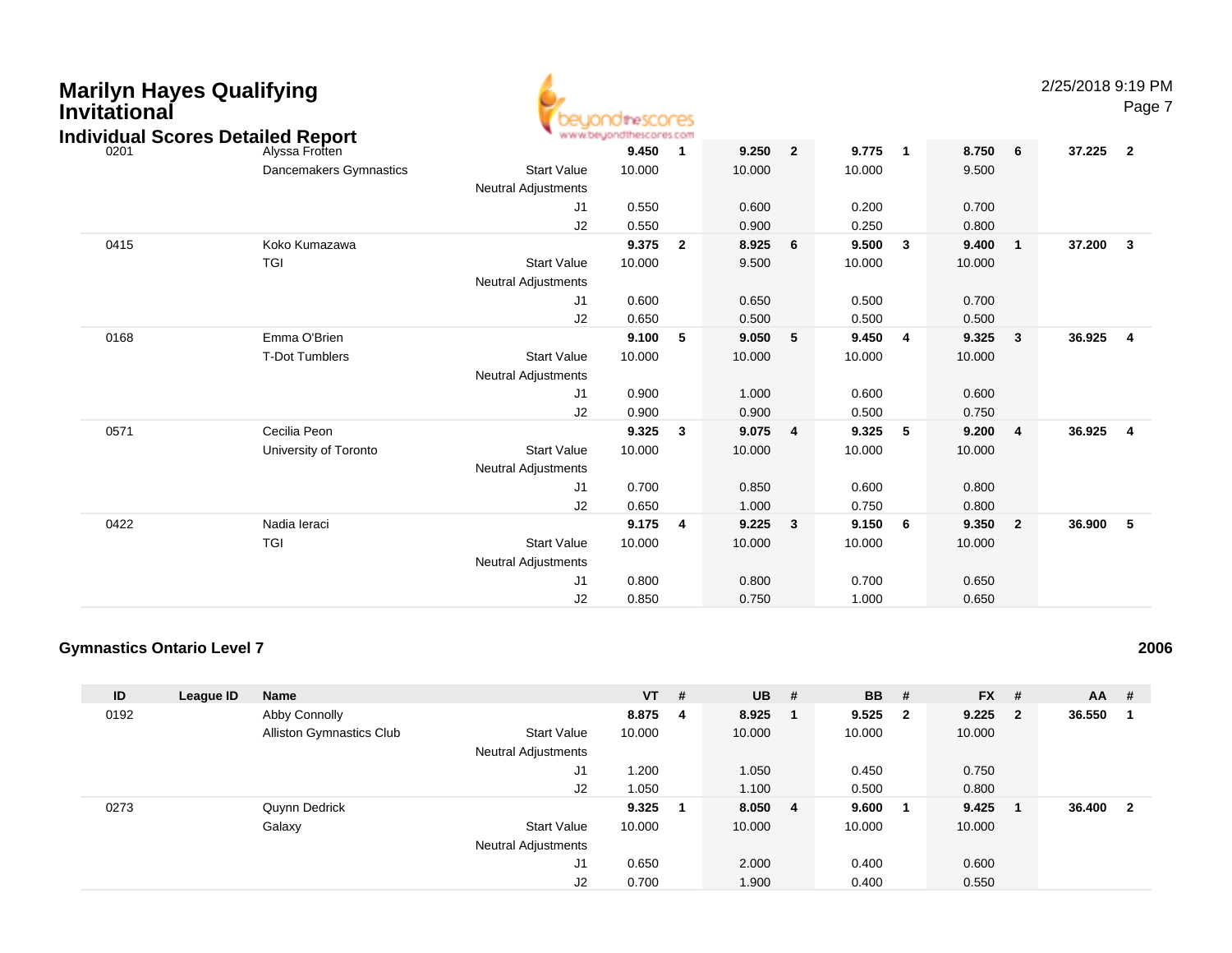| Marilyn Hayes Qualifying<br>Invitational<br><b>Individual Scores Detailed Report</b> |                                       | ondthescores                                     | 2/25/2018 9:19 PM<br>Page 8 |     |        |                |        |     |         |   |        |     |
|--------------------------------------------------------------------------------------|---------------------------------------|--------------------------------------------------|-----------------------------|-----|--------|----------------|--------|-----|---------|---|--------|-----|
| 0450                                                                                 | Katelyn Murray                        |                                                  | 8.900                       | - 3 | 8.650  | $\overline{2}$ | 9.450  | - 3 | 8.825   | 4 | 35.825 | - 3 |
|                                                                                      | <b>Infinity Gymnastics Centre</b>     | <b>Start Value</b>                               | 10.000                      |     | 10.000 |                | 10.000 |     | 10.000  |   |        |     |
|                                                                                      |                                       | <b>Neutral Adjustments</b>                       |                             |     |        |                |        |     |         |   |        |     |
|                                                                                      |                                       | J1                                               | 1.000                       |     | 1.200  |                | 0.650  |     | 1.300   |   |        |     |
|                                                                                      |                                       | J2                                               | 1.200                       |     | 1.500  |                | 0.450  |     | 1.050   |   |        |     |
| 0761                                                                                 | Chiara Morra                          |                                                  | 9.250                       | - 2 | 8.450  | - 3            | 9.200  | - 4 | 8.925 3 |   | 35.825 | - 3 |
|                                                                                      | <b>Shenderey Gymnastics Institute</b> | <b>Start Value</b><br><b>Neutral Adjustments</b> | 10.000                      |     | 10.000 |                | 10.000 |     | 10.000  |   |        |     |

J1

J2

0.700 1.650 0.850 1.150

0.800 1.450 0.750 1.000

#### **Gymnastics Ontario Level 7<sup>2007</sup>**

| ID   | League ID | <b>Name</b>                     |                            | <b>VT</b> | #              | <b>UB</b> | #                       | <b>BB</b> | #              | <b>FX</b> | #            | <b>AA</b> | #               |
|------|-----------|---------------------------------|----------------------------|-----------|----------------|-----------|-------------------------|-----------|----------------|-----------|--------------|-----------|-----------------|
| 0507 |           | Skye Kostaszek                  |                            | 9.125     | 3              | 9.175     | 3                       | 9.500     | $\overline{1}$ | 9.300     | $\mathbf{2}$ | 37.100    | 1               |
|      |           | <b>Twisters Gymnastics Club</b> | <b>Start Value</b>         | 10.000    |                | 10.000    |                         | 10.000    |                | 10.000    |              |           |                 |
|      |           |                                 | <b>Neutral Adjustments</b> |           |                |           |                         |           |                |           |              |           |                 |
|      |           |                                 | J1                         | 0.950     |                | 0.800     |                         | 0.450     |                | 0.700     |              |           |                 |
|      |           |                                 | J2                         | 0.800     |                | 0.850     |                         | 0.550     |                | 0.700     |              |           |                 |
| 0559 |           | Isabella Janczewski             |                            | 9.275     | $\overline{2}$ | 9.225     | $\overline{\mathbf{2}}$ | 9.150     | $\mathbf{3}$   | 9.225     | 4            | 36.875    | $\overline{2}$  |
|      |           | University of Toronto           | <b>Start Value</b>         | 10.000    |                | 10.000    |                         | 10.000    |                | 10.000    |              |           |                 |
|      |           |                                 | <b>Neutral Adjustments</b> |           |                |           |                         |           |                |           |              |           |                 |
|      |           |                                 | J1                         | 0.700     |                | 0.800     |                         | 0.900     |                | 0.850     |              |           |                 |
|      |           |                                 | J2                         | 0.750     |                | 0.750     |                         | 0.800     |                | 0.700     |              |           |                 |
| 0166 |           | Maraal Rahravani-Eng            |                            | 8.950     | 4              | 9.300     | $\overline{1}$          | 8.825     | $\overline{4}$ | 9.275     | $\mathbf{3}$ | 36.350    | $\mathbf{3}$    |
|      |           | <b>T-Dot Tumblers</b>           | <b>Start Value</b>         | 10.000    |                | 10.000    |                         | 10.000    |                | 10.000    |              |           |                 |
|      |           |                                 | <b>Neutral Adjustments</b> |           |                |           |                         |           |                |           |              |           |                 |
|      |           |                                 | J1                         | 1.000     |                | 0.800     |                         | 1.150     |                | 0.750     |              |           |                 |
|      |           |                                 | J2                         | 1.100     |                | 0.600     |                         | 1.200     |                | 0.700     |              |           |                 |
| 0654 |           | <b>Bridget McCulligh</b>        |                            | 9.500     | $\mathbf{1}$   | 8.775     | $\overline{4}$          | 8.600     | -5             | 9.350     | $\mathbf{1}$ | 36.225    | $\overline{4}$  |
|      |           | Niagara Falls Lightning         | <b>Start Value</b>         | 10.000    |                | 10.000    |                         | 9.500     |                | 10.000    |              |           |                 |
|      |           |                                 | <b>Neutral Adjustments</b> |           |                |           |                         |           |                |           |              |           |                 |
|      |           |                                 | J1                         | 0.550     |                | 1.100     |                         | 0.800     |                | 0.600     |              |           |                 |
|      |           |                                 | J2                         | 0.450     |                | 1.350     |                         | 1.000     |                | 0.700     |              |           |                 |
| 0653 |           | Alexia Partheniou               |                            | 8.825     | 5              | 8.750     | $-5$                    | 9.200     | $\overline{2}$ | 9.075     | $\sqrt{5}$   | 35.850    | $5\phantom{.0}$ |
|      |           | Niagara Falls Lightning         | <b>Start Value</b>         | 10.000    |                | 10.000    |                         | 10.000    |                | 10.000    |              |           |                 |
|      |           |                                 | <b>Neutral Adjustments</b> |           |                |           |                         |           |                |           |              |           |                 |
|      |           |                                 | J1                         | 1.250     |                | 1.100     |                         | 0.700     |                | 0.850     |              |           |                 |
|      |           |                                 | J2                         | 1.100     |                | 1.400     |                         | 0.900     |                | 1.000     |              |           |                 |